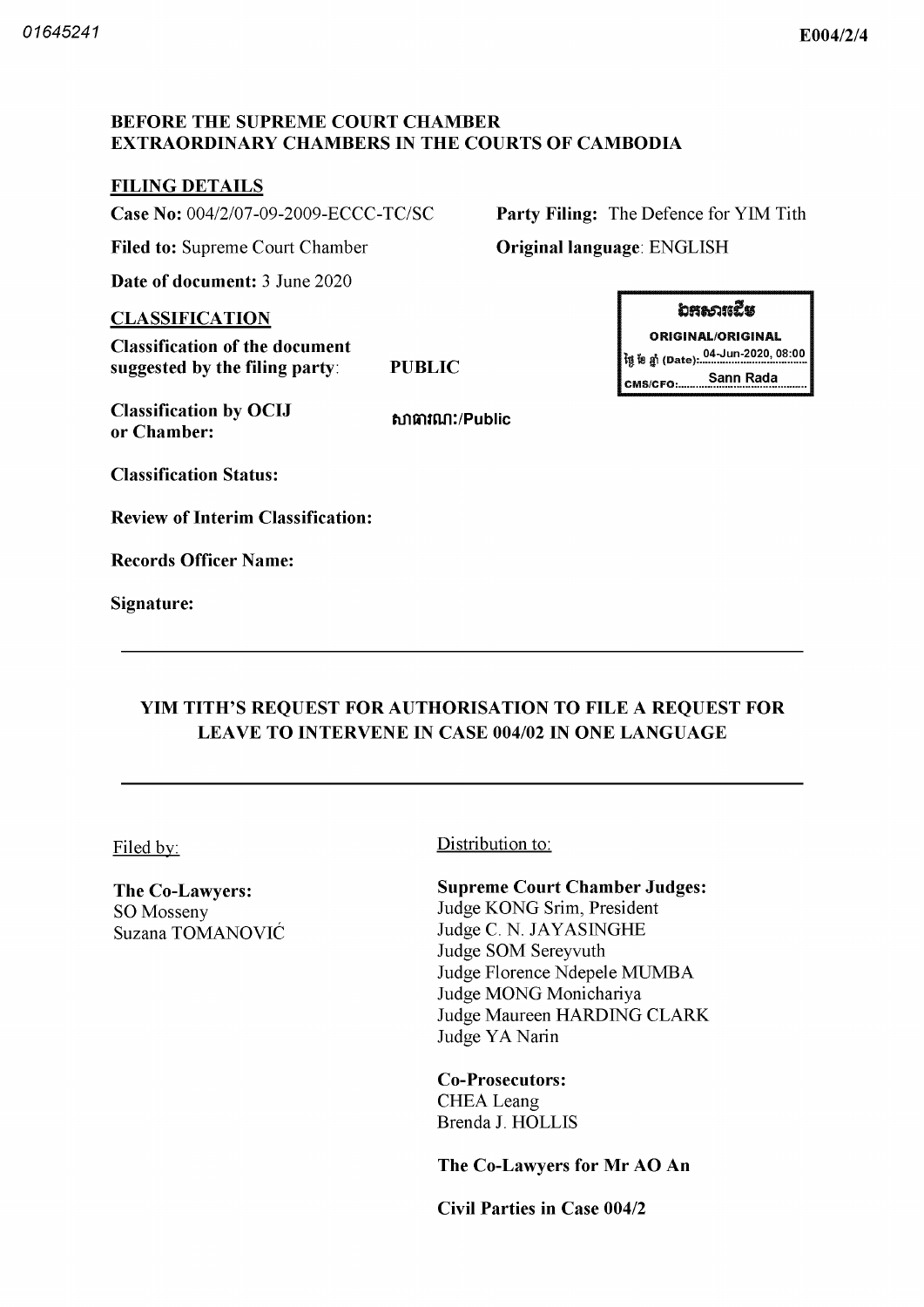E004/2/4

1. Mr YIM Tith, through his Co-Lawyers ('the Defence'), hereby requests permission from the Supreme Court Chamber ('SCC') to file *Yim Tith's Request for Leave to* Intervene in Case 004/02 on The Jurisdiction of the Supreme Court Chamber ('Request') in English with the Khmer translation to follow.

# **I. APPLICABLE LAW**

 $\overline{2}$ . Article 7 of the Practice Direction ECCC/01/2007/Rev.8 ('Practice Direction on Filing') states:

## Article 7: Language and Translation of documents

- All documents shall be filed in Khmer as well as in English or French Parties may seek translation into the other language. Such translation will be provided at a later time.
- 7.2 In exceptional circumstances, the Co-Investigating Judges or a Chamber of the ECCC may authorise a party to file a document in French or in English in the first instance, provided however, that a Khmer translation must be filed before the Chamber at the first opportunity
- 7.3 Any party who has notified the relevant greffiers under Article 2.2 shall duly file all documents in Khmer and the other chosen official language(s). The Court Management Section shall ensure the timely translation of documents filed in accordance with this Practice Direction
- Where the filing party is the author of documents the filing party shall submit each language version of the document separately, provided that where there are terms which require precise definition in another language. such terms shall be stated in brackets

## **II. REQUEST**

- $3<sub>1</sub>$ Article 7.2 of the Practice Direction on Filing allows the SCC to authorise filing in one language under exceptional circumstances While the Practice Direction does not require parties to file a separate request for authorisation, the Request is filed in accordance with established practice, and the absence of any specific guidance in the Internal Rules or Practice Directions
- $\overline{4}$ The Immediate Appeal raises important, complex, and novel matters of law and procedure in Case 004/02 that have never been litigated at the ECCC. The Co-Lawyers are required by their professional due diligence obligation to seek leave to intervene on these matters. The Defence has taken all appropriate steps to endeavour to file the